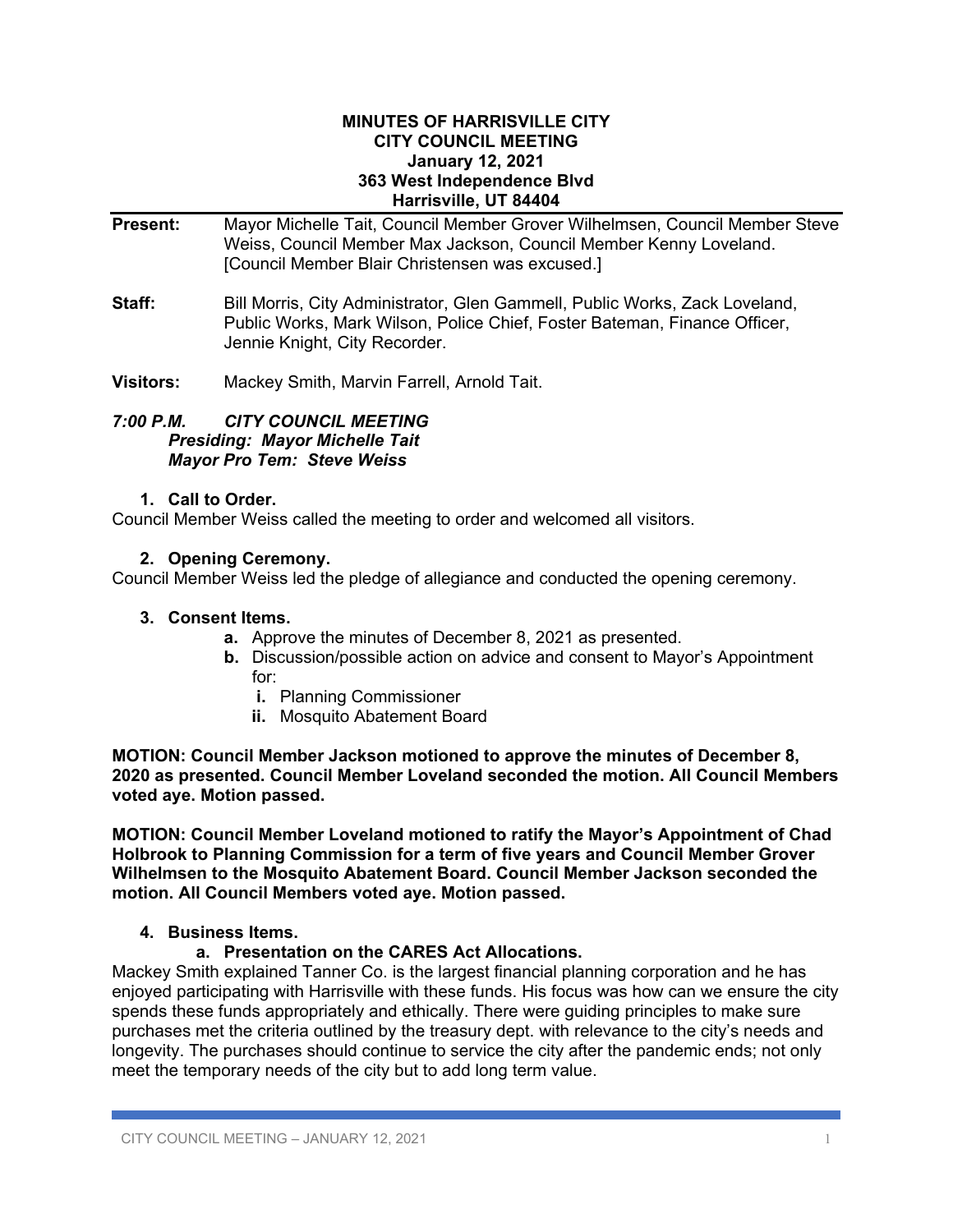Zack Loveland was the main point of contact, with staff and leadership helping to vet options that could help. He was the third party contact to show an auditor we took due diligence to ensure the funds were spent appropriately with regular touch points to remain in compliance. The city received \$576,000 in CARES Act Funds and with exception to \$3,000 was spent. The funds had flexibility to cover front line emergency response individuals, so police payroll was covered. Some large cities put their entire CARES Act Funds towards police payroll reimbursement. The substantial use was to cover these costs; the city used \$235,882.74 for frontline police payroll to help with the Governor's Mask Mandate as well as Walmart's Mask Mandate, which was a central congregating place during the pandemic and to maintain compliance.

Another \$164,000 was spent on local business support, through licensing reimbursement, which is pretty standard. IT infrastructure was a focus as well. Most cities prioritize IT needs at the bottom of the list, in an effort to keep the city running, software is not usually the first purchase. The CARES Act Funds helped cities invest in telecommuting infrastructure, with holding Zoom meetings, purchasing computers for the police department, patrol officers, and administrators to work from home. Computers were already a need. An IT Risk Assessment was performed, which identified bugs or issues that would be caused if remote work is not protected. Future needs would be identified during this process as well, allowing the city to get ahead of this. Next steps include continued documentation for an audit. Other cities have been negligent on their spending, and will likely attract auditor's attention first. With active documentation with the creation of a central storing location, giving them the file; auditors are like investigators, who dig deep. He is available to reconvene with Council if more funds are received. Paying into the police department is a good recommendation, since this has already been approved. Should additional funds be received, he is available to continue consulting with Zack.

Council Member Weiss thanked Mackey Smith for his presentation. Mayor Tait said she was able to participate as a member of the committee. It was a relief when he was recommended. She also thanked staff members Zack Loveland, Foster Bateman, and Lynn Fortie.

### **b. Discussion/possible action to adopt Harrisville Resolution 21-01; Creation of Four Mile Special Service District.**

Bill Morris said a public hearing was held earlier on the creation of this special service district. When the golf course is developed, this district will be able to take care of the secondary water issues. Maybe even some of the other SAP zones in the city. He explained SAP is a Special Area Plan. Council Member Jackson asked if this includes the Kunz property. Bill Morris said yes, and other areas can be annexed in later, they do not have to be contiguous.

**MOTION: Council Member Jackson motioned to adopt Harrisville Resolution 21-01; Creation of Four Mile Special Service District. Council Member Weiss seconded the motion. A Roll Call Vote was taken.**

| <b>Council Member Loveland</b>   | Yes |
|----------------------------------|-----|
| <b>Council Member Jackson</b>    | Yes |
| <b>Council Member Weiss</b>      | Yes |
| <b>Council Member Wilhelmsen</b> | Yes |

**Motion passed 4-0.**

**c. Discussion/possible action to adopt Harrisville Resolution 21-02; Creation of Harrisville Cemetery Special Service District.**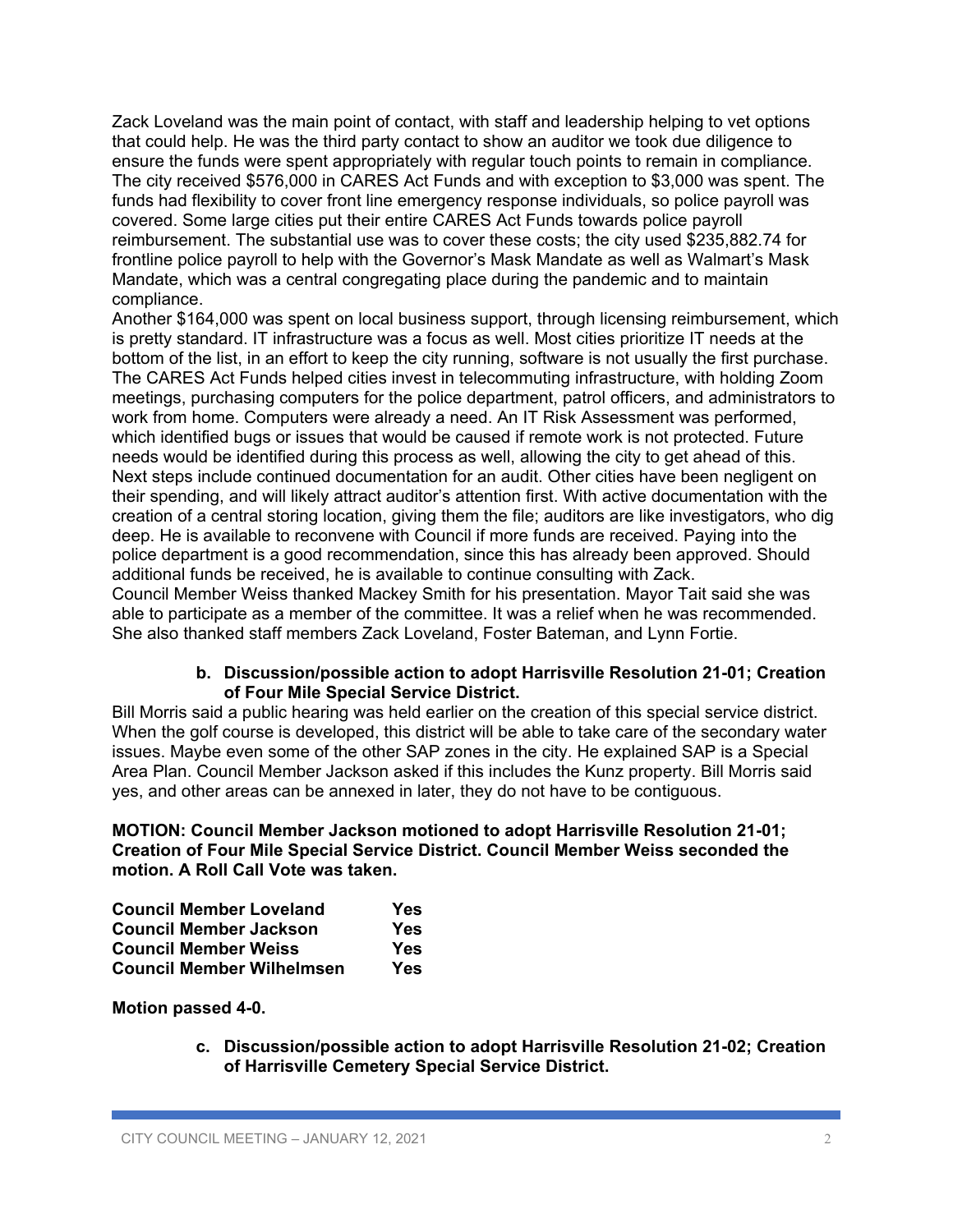Bill Morris shared the outlined area of Ben Lomond Cemetery district in Harrisville. This was created in 1952 before the city was incorporated. He outlined the potential area in the Main Park that could be identified as potential cemetery. The ground is raised in this area and there is not a drainage issue here, also we have water to address this area as well. With the purchase of the other property, there is about three acres, and we could acquire more, we have the equipment to take care of this.

Council Member Jackson suggested before moving this along, the city bring in an expert that would be able to conduct tests of the ground and see if this is going to work. Even Ogden Cemetery has had issues with vaults moving after burial. Bill Morris said the engineer's office could conduct a geo tech study.

Council Member Loveland asked if three acres is enough. Bill Morris pointed out the ball field could be included as well, if additional land is needed. Glen Gammell said the total area could be nine acres. Council Member Loveland asked how big Plain City Cemetery is. Mayor and Council gave discussion on the sizes of local cemeteries. Bill Morris pointed out the easy access to Highway 89. Mayor Tait said she likes this location because this would be easy for the public to find.

**MOTION: Council Member Weiss motioned to adopt Harrisville Resolution 21-02; Creation of Harrisville Cemetery Special Service District. Council Member Loveland seconded the motion. A Roll Call Vote was taken.**

| <b>Council Member Loveland</b>   | Yes |
|----------------------------------|-----|
| <b>Council Member Jackson</b>    | Yes |
| <b>Council Member Weiss</b>      | Yes |
| <b>Council Member Wilhelmsen</b> | Yes |

# **Motion passed 4-0.**

**d. Discussion/possible action to adopt Harrisville Ordinance 517: Utility Fees.** Glen Gammell informed Council that Harrisville is charged with maintaining 26 miles of sewer lines and 13 miles of storm water and this is growing. The current storm water utility rate is \$4.25 per ERU, or household use. He reviewed the costs associated for maintenance as well as equipment and depreciation costs. With appropriated the wages and benefits for the current storm water official, we are not able to maintain this fund, and it is subsequently going in the hole every year. He suggested an increase to \$8.50 per ERU and he reviewed neighboring cities fees for comparison.

Likewise, the sewer utility fee is \$19.55 per user, although Harrisville City only receives \$5.60 of that fee, with the other going to Central Weber Sewer. He outlined the expenses on this utility and proposed a suggested rate of \$24.05, which would increase the city's portion by \$4.25, and maintain the current rate for Central Weber Sewer. We have aging sewer lines and still have some clay pipe in the ground, which costs \$100 per linear foot to replace. This increase will help get us back on track to maintain our own utilities.

Council Member Jackson asked how many years these funds have been deficient. Glen Gammell said for two years. Bill Morris explained these are enterprise funds.

Council Member Weiss asked when sewer replacement will take place. Glen Gammell outlined the areas in the city that need the most attention. Depending on the Golf Course development, the sewer replacement necessary for that would save the city several million dollars. We are also looking into federal grants, with FEMA and the replacement of sewer on North Harrisville Road.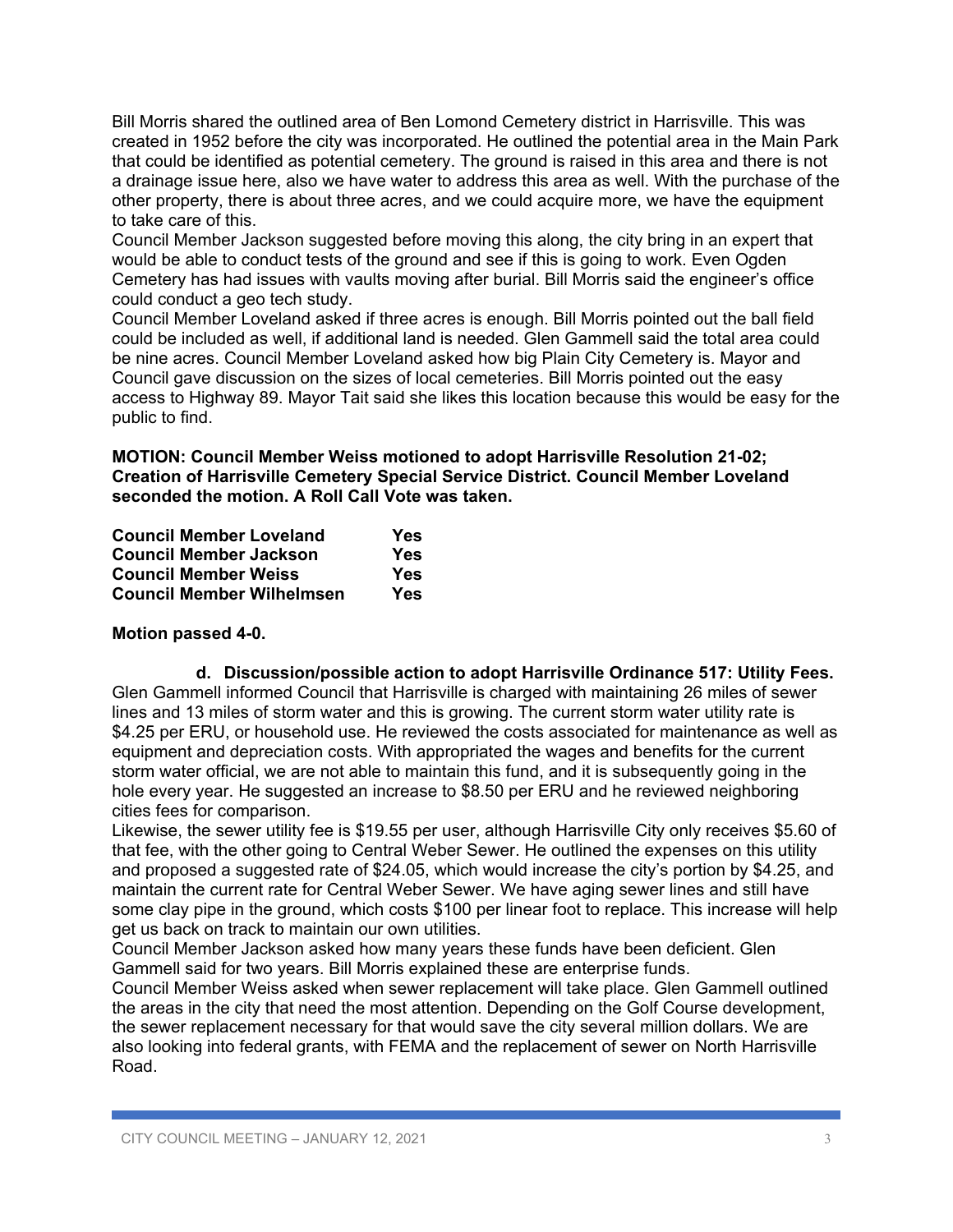Glen Gammell explained these utility funds have not paid salaries and equipment in the past, but need to support themselves in the future. Council Member Wilhelmsen asked if this is a total increase of \$8.75 for both. Mayor Tait explained these are each line items on the Bona Vista water bill. Mayor and Council discussed the majority of the sewer fee goes to Central Weber Sewer. They gave discussion of these being utility fees rather than a tax; therefore, they can be increased. Council Member Loveland asked when this will take effect, saying the sooner the better. Bill Morris said the ordinance would take effect immediately, but with the next billing cycle, likely will be billed in March and with Council agreement edited the ordinance to reflect the effective date of March 1, 2021.

Bill Morris outlined the secondary water fees for when the special service district goes into effect. Council Member Weiss asked if this is a new \$40.00 per month fee for secondary. Bill Morris said this is for the area where residents do not have Pineview water service. We are implementing a similar fee for these people. When the golf course is built, these new lots will be paying something equivalent to the Pineview charge.

Council Member Wilhelmsen asked for clarification on what the monthly fee will be; what the bottom line for both utility fees. Glen Gammell said storm water will be \$8.50 and sewer will be \$24.04 per month.

**MOTION: Council Member Weiss motioned to adopt Harrisville Ordinance 517; Utility Fees. Council Member Wilhelmsen seconded the motion. A Roll Call Vote was taken.**

| <b>Council Member Loveland</b>   | Yes |
|----------------------------------|-----|
| <b>Council Member Jackson</b>    | Yes |
| <b>Council Member Weiss</b>      | Yes |
| <b>Council Member Wilhelmsen</b> | Yes |

## **Motion passed 4-0.**

**e. Discussion/possible action to construct Decant Basin to comply with Federal EPA and Utah State DEQ requirements.**

Zack Loveland explained the need for a Decant Basin, which is a cement basin with dimensions of 20 ft by 30 ft to hold debris and water dumped from the street sweeper. The water evaporates or is released into the sewer, and the debris can them be transported to the dump. This will be paid out of storm water fees. Council Member Jackson asked how much is currently in this fund. Zack Loveland said over one million dollars. Mayor Tait asked when this can be constructed. Zack Loveland said as soon as a contractor becomes available. We currently do not meet the requirements and this will bring us into compliance.

**MOTION: Council Member Jackson motioned to approve the construction of a Decant Basin to comply with Federal EPA and Utah State DEQ requirements. Council Member Loveland seconded the motion. A Roll Call Vote was taken.**

| <b>Council Member Loveland</b>   | Yes |
|----------------------------------|-----|
| <b>Council Member Jackson</b>    | Yes |
| <b>Council Member Weiss</b>      | Yes |
| <b>Council Member Wilhelmsen</b> | Yes |

#### **Motion passed 4-0.**

**f. Discussion/possible action to purchase storage container.**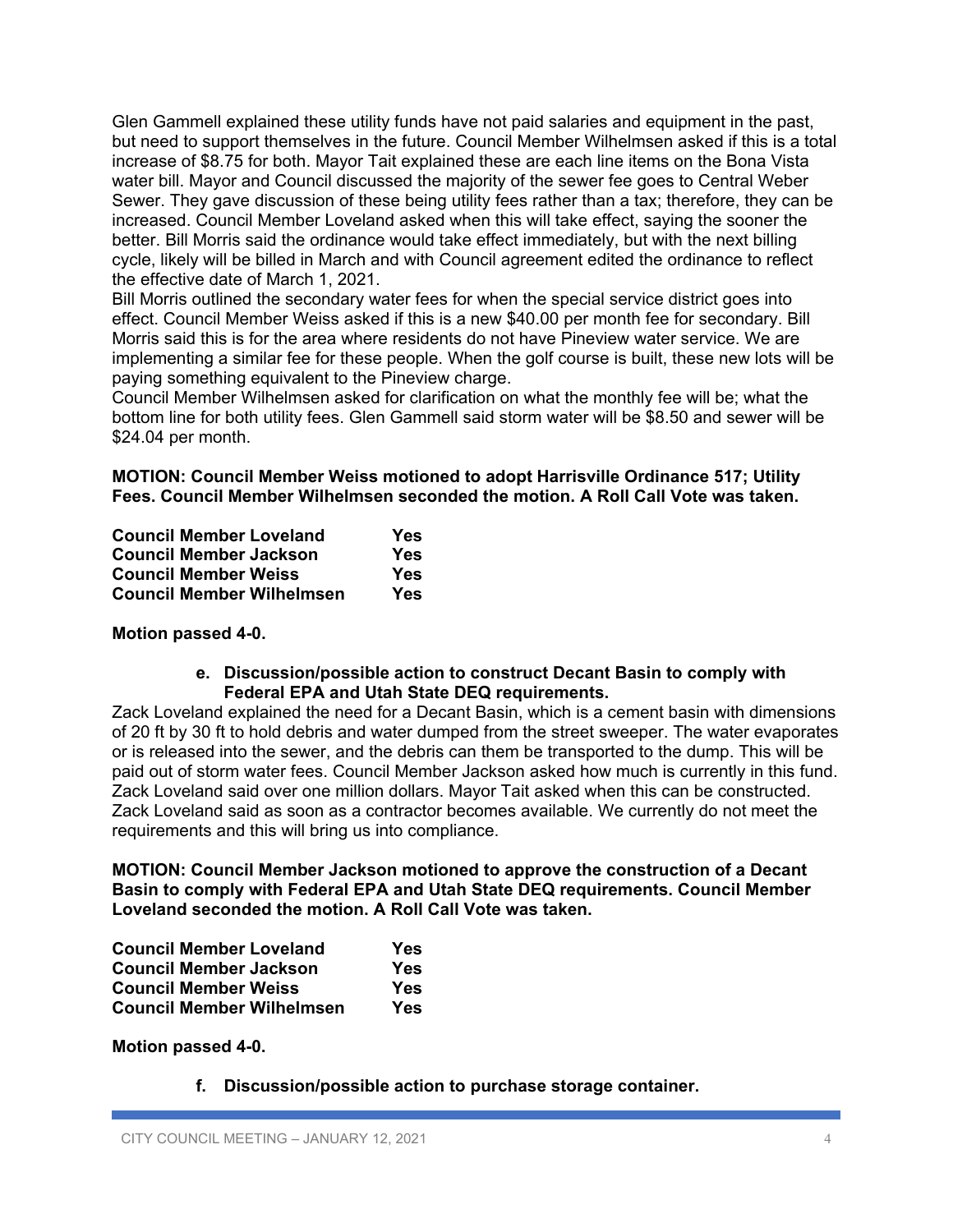Glen Gammell explained the need for an additional storage unit to be kept at Public Works to store materials. Council Member Jackson asked what types of items will be stored. Glen Gammell responded, anything that the city needs to store, we have run out of storage room. He outlined the dimensions of the portable storage unit. Council Member Jackson asked if this could be painted to look nice. Council Member Weiss asked if important files will be kept. Glen Gammell said mostly things that need to be stored, but not really important things. Council Member Wilhelmsen asked if this will be filled immediately. Glen Gammell said yes. Council Member Weiss asked if the city needs to purchase multiple units, at this price. Glen Gammell said the price is \$4,500 and these have to be a certain grade, this one will be coming up from Spanish Fork. Council Member Loveland asked if shelving will be included. Glen Gammell responded not right away. Council Member Weiss asked where we will be paying this from. Glen Gammell said out of Capital Improvements. Council Member Weiss expressed his concern with waiting if this price has already gone up in the last several months. Glen Gammell said this will take up one parking area at the shop, which will be enough for now.

Council Member Jackson asked if this will store evidence. Chief Wilson said not evidence, but extra car parts that take up space, that we must maintain until we are ready to sell the cars. The police department also has kits donated from "Hearts Knit Together" which include stuffed animals, blankets, and other necessities for women coming out of domestic violence situations, and they are out of room to store these. All records will be stored at the city's main building. Council Member Loveland asked how we could purchase some shelving. Glen Gammell said he could likely purchase the shelving out of the building and grounds fund, or split between department needs. He said depending on what happens in the future, they could even be building on to their building. The reality is, the city has outgrown our buildings.

**MOTION: Council Member Weiss motion to approve the purchase of a storage container for 4,500. Council Member Wilhelmsen seconded the motion. A Roll Call Vote was taken.**

| <b>Council Member Loveland</b>   | Yes |
|----------------------------------|-----|
| <b>Council Member Jackson</b>    | Yes |
| <b>Council Member Weiss</b>      | Yes |
| <b>Council Member Wilhelmsen</b> | Yes |

## **Motion passed 4-0.**

#### **g. Discussion/possible action to adopt the 2021 Meeting Schedule.**

Jennie Knight presented the outline of regularly scheduled Council meetings and Planning Commission meetings for 2021. Council will meet the second Tuesday of each month and Planning Commission will meet the second Wednesday of each month, with exception to Holidays.

### **MOTION: Council Member Loveland motioned to approve the 2021 Meeting Schedule. Council Member Weiss seconded the motion. All Council Members voted aye. Motion passed.**

#### **h. 2021 Goals**

Mayor Tait reviewed the accomplished goals of the last year which include: Larsen Lane Widening, completion of 1100 North, adoption of the 2019 General Plan, chip seal road projects, and appropriation of the CARES Act Funds. She outlined goals for the upcoming year which include: economic development with our CRA areas, strategic planning, updating the impact fee analysis, CDBG grant applications, final site plan for new municipal complex, complete approval